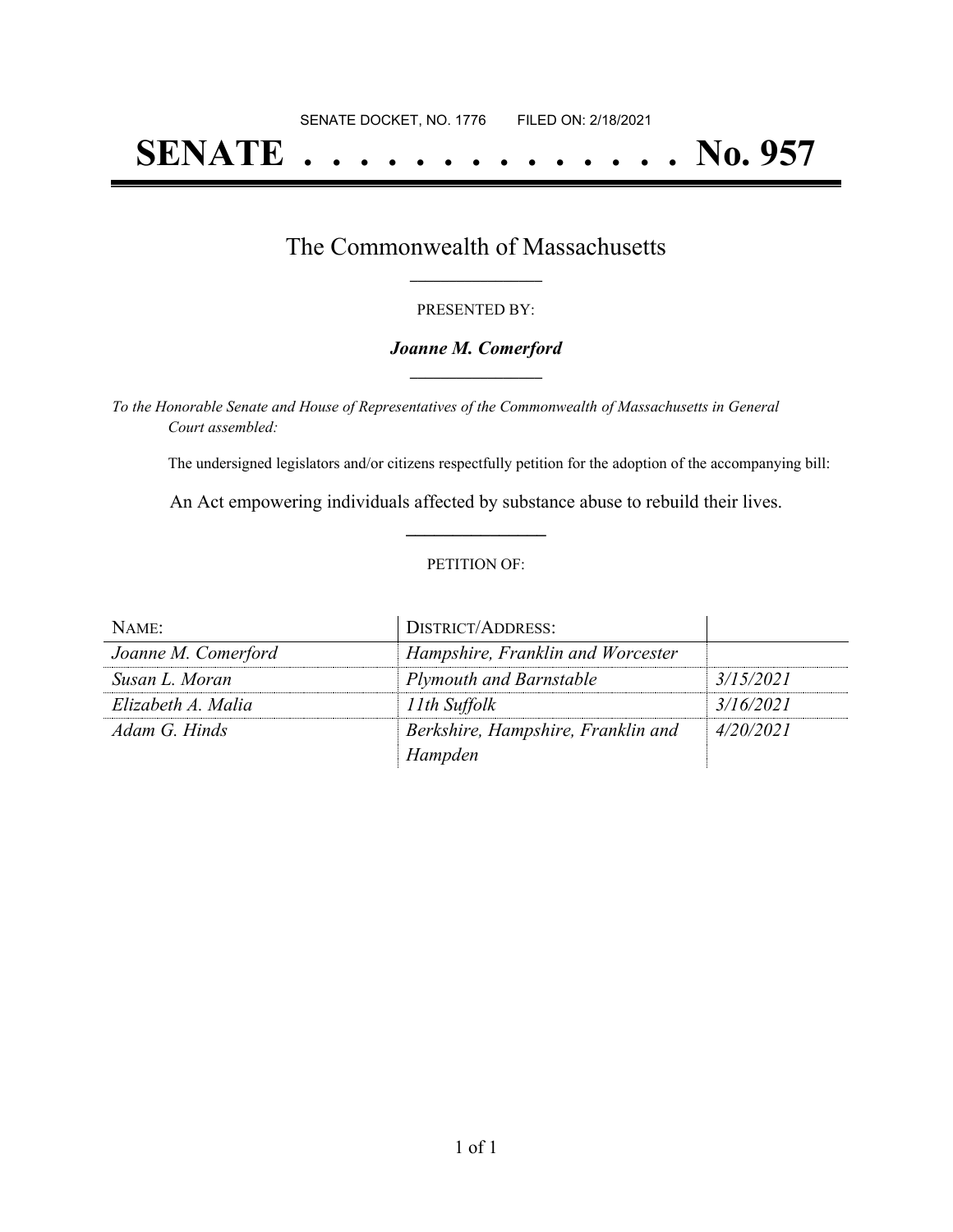# SENATE DOCKET, NO. 1776 FILED ON: 2/18/2021 **SENATE . . . . . . . . . . . . . . No. 957**

By Ms. Comerford, a petition (accompanied by bill, Senate, No. 957) of Joanne M. Comerford, Susan L. Moran and Elizabeth A. Malia for legislation to empower individuals affected by substance abuse to rebuild their lives. The Judiciary.

## The Commonwealth of Massachusetts

**In the One Hundred and Ninety-Second General Court (2021-2022) \_\_\_\_\_\_\_\_\_\_\_\_\_\_\_**

**\_\_\_\_\_\_\_\_\_\_\_\_\_\_\_**

An Act empowering individuals affected by substance abuse to rebuild their lives.

Be it enacted by the Senate and House of Representatives in General Court assembled, and by the authority *of the same, as follows:*

| SECTION 1. Section 34 of chapter 94C of the General Laws is hereby amended by |  |  |  |  |
|-------------------------------------------------------------------------------|--|--|--|--|
|                                                                               |  |  |  |  |

2 inserting after the first paragraph the following three paragraphs:-

 If any charge for violation of certain offenses related to controlled substances, as listed in the third paragraph of this section, is dismissed, or a nolle prosequi or not guilty finding is entered, the court shall, upon entry of such a disposition, order that all official records relating to the arrest, indictment, conviction, probation, continuance or discharge, shall be sealed, unless the defendant objects.

 Notwithstanding the provisions of this section and section 100A of chapter 276, unless the defendant objects, the commissioner of probation shall also seal, within 90 days, records of criminal court appearances and dispositions in the commonwealth on file with the commissioner of probation for any offense involving controlled substances, as defined in chapter 94C, regardless of any fines or fees owed to the court or commonwealth, provided that: (1) the person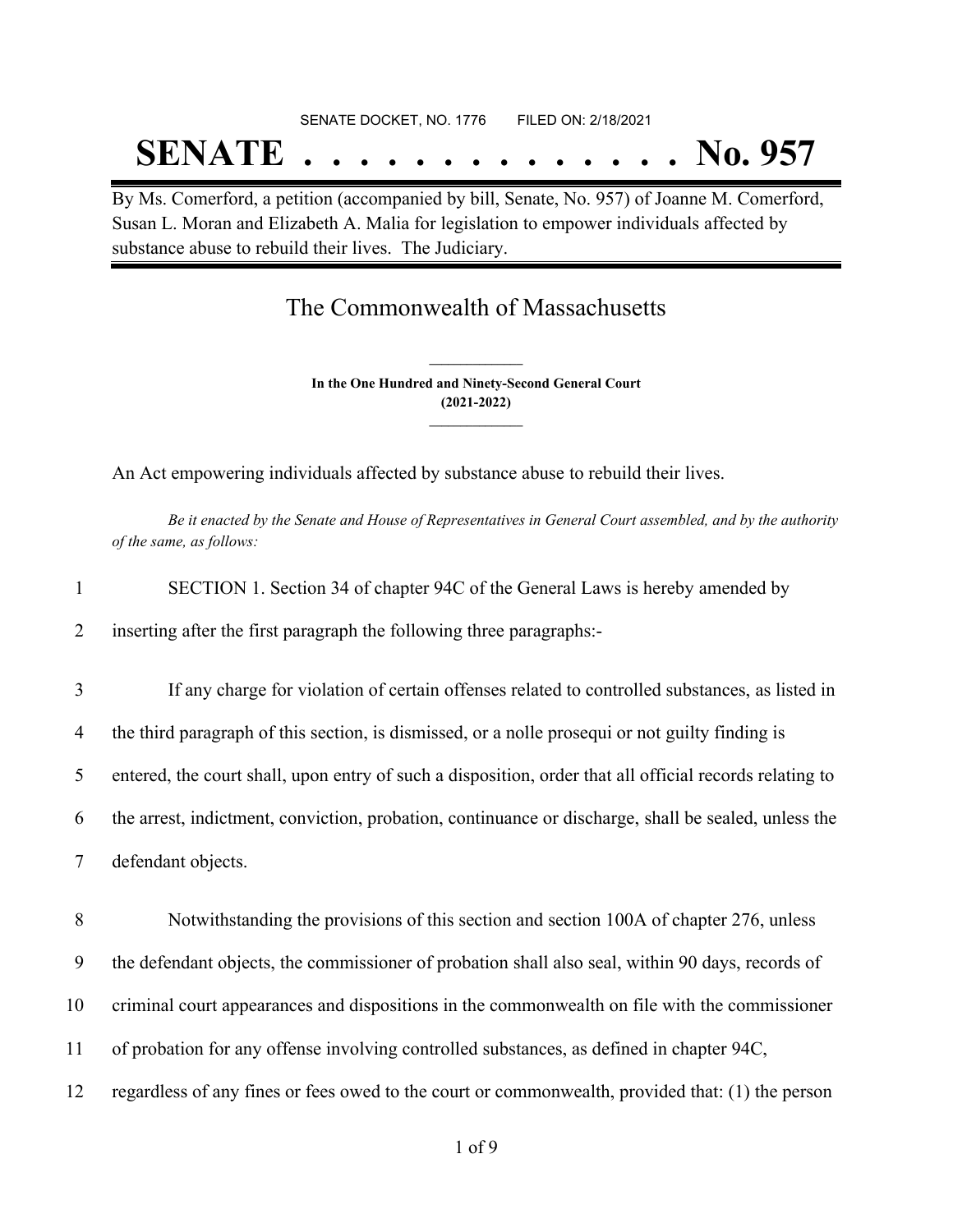successfully completed a drug treatment program approved by the court or licensed by the 14 commonwealth; or (2) the person's court appearance and court disposition records, including any period of incarceration or custody for any misdemeanor record to be sealed occurred not less than 1 year before sealing date; or (3) the person's court appearance and court disposition records, including any period of incarceration or custody for any felony record to be sealed occurred not less than 3 years before the sealing date; and (4) the offense involving any controlled substance was for:

 (i) Any offense defined in sections 32, 32A, 32B, 32C, 32D, subsections (b) and (c) of section 32E, 32F, 32G, subsections (a) and (b) of section 32I, 32K, 33, 34, and 37 of chapter 22 94C, with the exception of any offenses involving controlled substances defined in paragraph (d) of class A of section 31 of chapter 94C.

 (ii) Violations of section 32J of chapter 94C with regard to any of the provisions of sections 32, 32A, 32B, 32C, 32D, 32E, 32F or 32I of chapter 94C, with the exception of violations of provisions of subsection (a) of section 32E and subsection (c) of section 32I of chapter 94C; and any offenses involving controlled substances defined in paragraph (d) of class A of section 31 of chapter 94C.

 (iii) Conspiracy to commit any of the offenses defined in sections 32, 32A, 32B, 32C, 32D, 32E, 32F or 32I of chapter 94C, with the exception of offenses defined in subsection (a) of section 32E and subsection (c) of section 32I of chapter 94C; and any offenses involving controlled substances defined in paragraph (d) of class A of section 31 of chapter 94C, as defined by section 40 of chapter 94C.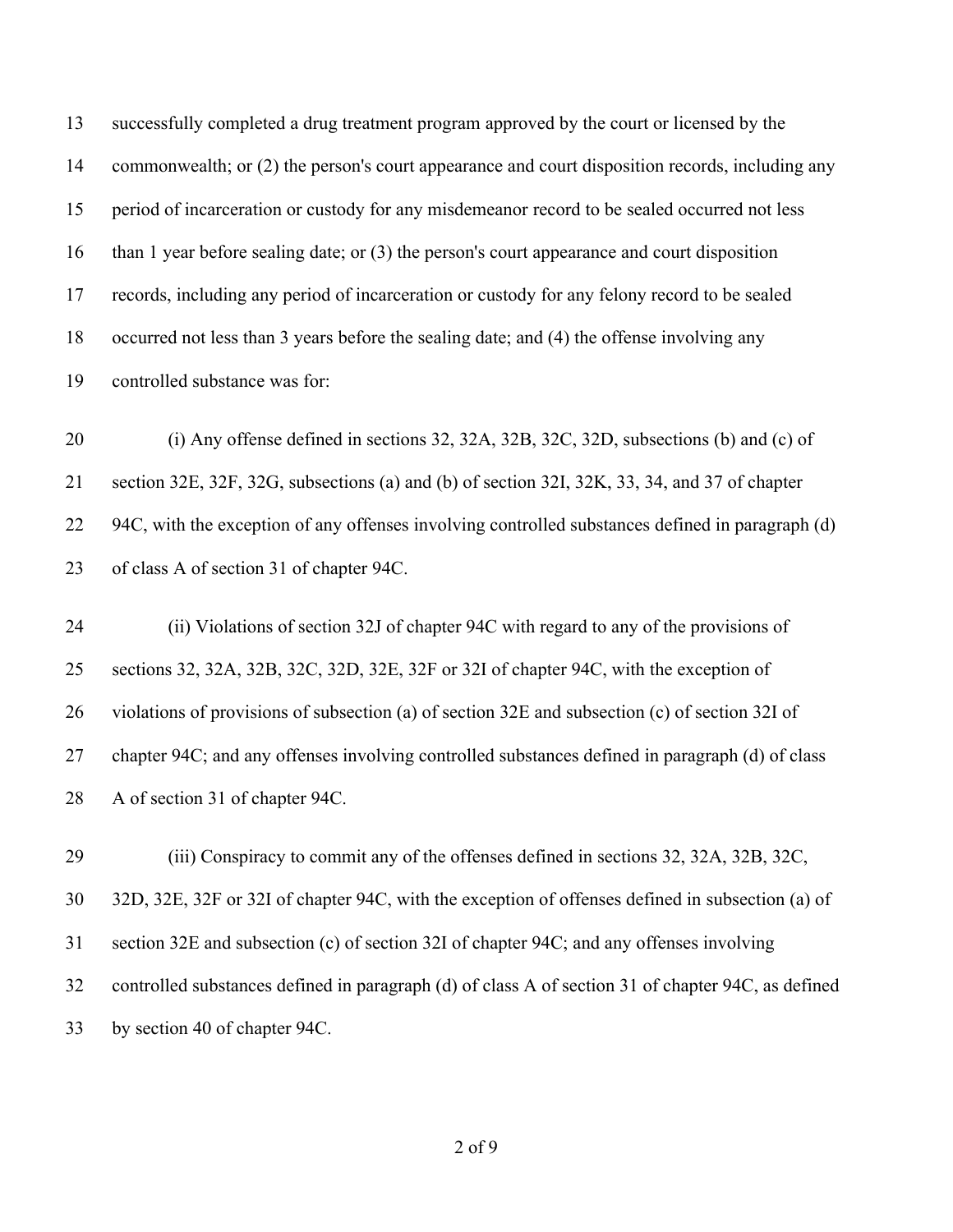Multiple offenses arising out of the same incident shall be considered a single offense for the purposes of this section and shall be sealed along with the drug related offense, provided that the other offense or offenses arising out of the same incident as the eligible drug offense or offenses resulted in the same or a lesser period of incarceration, if any, than the eligible drug offense.

 SECTION 2. Section 44 of chapter 94C of the General Laws is hereby amended by striking out the first paragraph and inserting in place thereof the following four paragraphs:-

 Records that are sealed under section 34 shall not operate to disqualify a person in any examination, appointment or application for public service in the service of the commonwealth or of any political subdivision thereof; nor shall such sealed records be admissible in evidence or used in any way in any court proceedings or hearings before any boards or commissions, except in imposing sentence in subsequent criminal proceedings; provided however, that in any proceedings under sections 1 to 39I, inclusive, of chapter 119, sections 2 to 5, inclusive, of chapter 201, chapters 208, 209, 209A, 209B, 209C, or sections 1 to 11A, inclusive, of chapter 210, a party having reasonable cause to believe that information in a sealed criminal record of another party may be relevant to (1) an issue of custody or visitation of a child, (2) abuse, as defined in section 1 of chapter 209A or (3) the safety of any person may upon motion seek to introduce the sealed record into evidence. The judge shall first review such records in camera and determine those records that are potentially relevant and admissible. The judge shall then conduct a closed hearing on the admissibility of those records determined to be potentially admissible; provided, however, that such records shall not be discussed in open court and, if admitted, shall be impounded and made available only to the parties, their attorneys and court personnel who have a demonstrated need to receive them.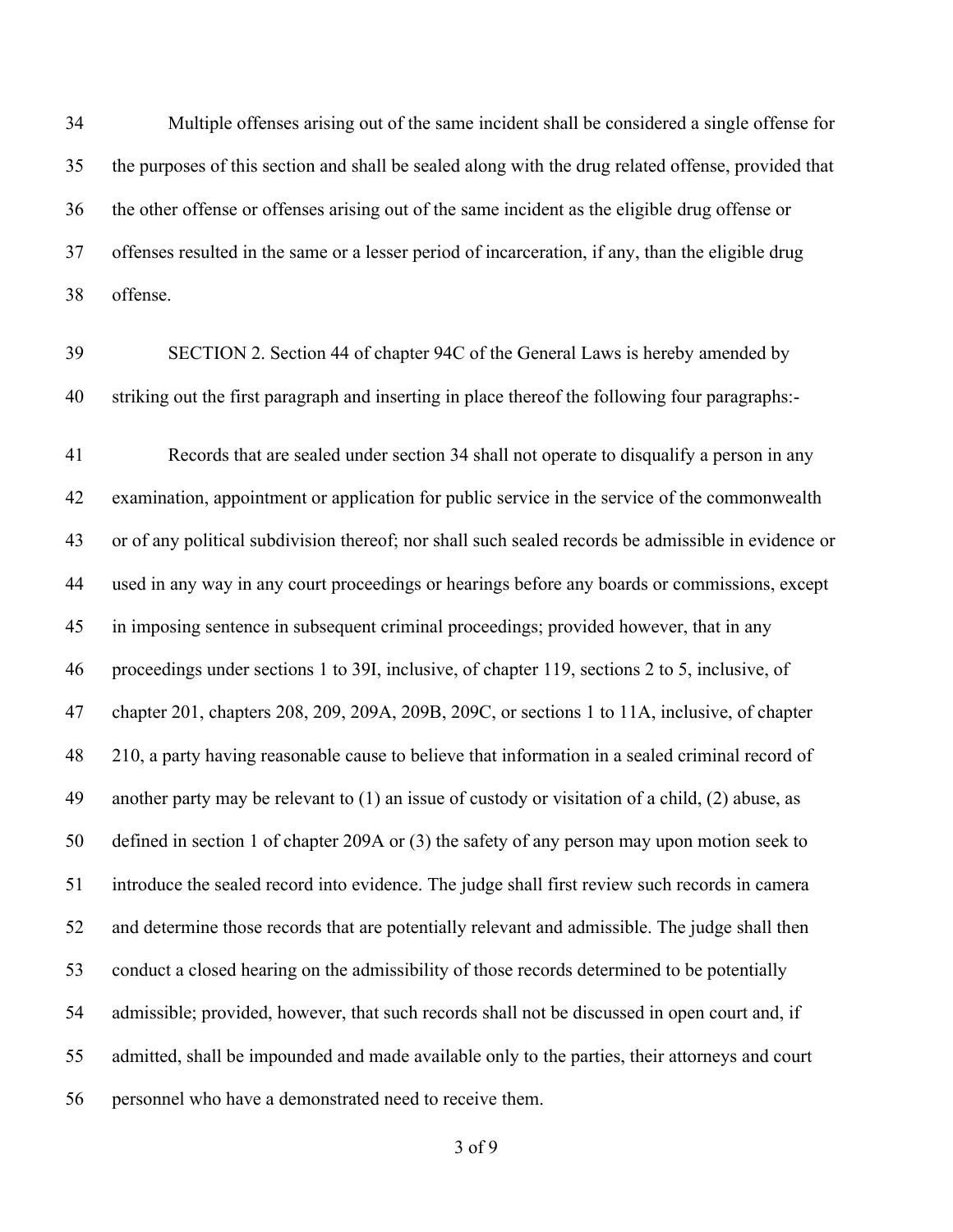| 57 | The commissioner or the clerk of courts in any district or superior court or the Boston             |
|----|-----------------------------------------------------------------------------------------------------|
| 58 | municipal court, in response to inquiries by authorized persons other than any law enforcement      |
| 59 | agency or any court, shall in the case of a sealed record report that no record exists.             |
| 60 | An applicant with a sealed record on file with the commissioner of probation may answer             |
| 61 | 'no record' to an inquiry herein relative to prior arrests or criminal court appearances. No person |

 to be guilty of perjury or otherwise giving a false statement by reason of his failure to recite or acknowledge such arrest, indictment, conviction, dismissal, continuance, sealing, or any other

as to whom such sealing has been ordered shall be held thereafter under any provision of any law

related court proceeding, in response to any inquiry made of him for any purpose.

 A sealing pursuant to this section will not preclude the court's jurisdiction over any subsequently filed motion to amend the record, post-conviction relief motion or petition, or any other future collateral attack on a sealed conviction.

 SECTION 3. Section 100B of chapter 276 of the General Laws is hereby amended by inserting after the first paragraph the following two paragraphs:-

 Notwithstanding the provisions of this section, unless the defendant objects, the juvenile court shall enter an order that the commissioner of probation shall seal records of juvenile court appearances and dispositions on file with the commissioner of probation within 90 days of a dismissal, nolle prosequi, or other non-adjudication for certain offenses related to controlled substances, as defined in chapter 94C, or if such an offense ends in an adjudication, at the time of the adjudication if the person successfully completed a drug treatment program approved by the court or licensed by the commonwealth, or after the adjudication upon documentation of the person's successful completion of such a program to the court unless the records have already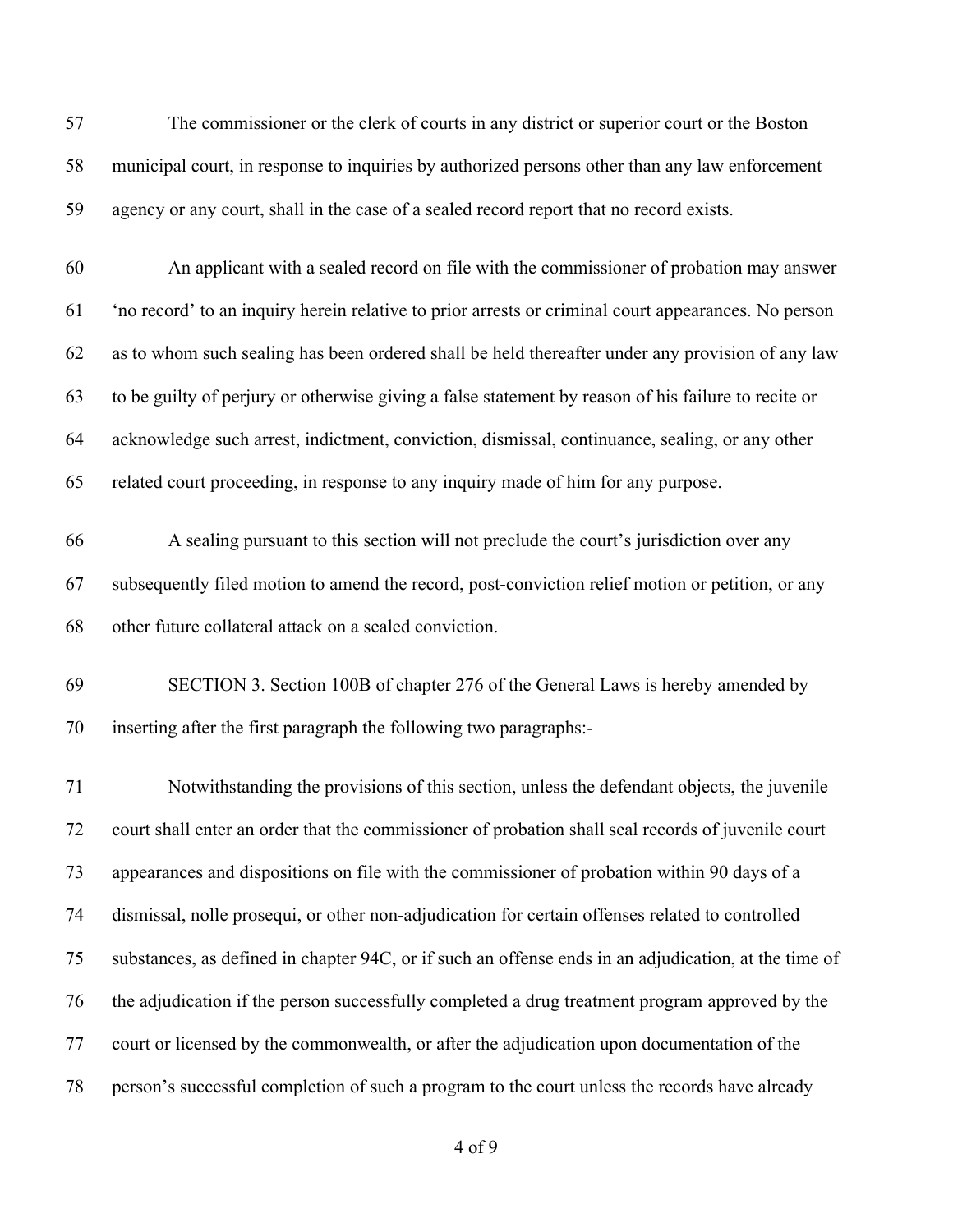been sealed, or after the adjudication after a period of 1 year, provided that said person has not been adjudicated delinquent or found guilty of any criminal offense within the commonwealth in the past year. Multiple offenses arising out of the same incident shall be considered a single offense for the purposes of this section and shall be sealed along with the drug related offense, provided that the other offense or offenses arising out of the same incident as the eligible drug offense or offenses resulted in the same or a lesser period of incarceration, if any, than the eligible drug offense.

Offenses eligible for sealing for the purposes of this section shall be:

 (i) Any offense defined in sections 32, 32A, 32B, 32C, 32D, subsections (b) and (c) of section 32E, 32F, 32G, subsections (a) and (b) of section 32I, 32K, 33, 34, and 37 of chapter 94C, with the exception of any offenses involving controlled substances defined in paragraph (d) of class A of section 31 of chapter 94C.

 (ii) Violations of section 32J of chapter 94C with regard to any of the provisions of sections 32, 32A, 32B, 32C, 32D, 32E, 32F or 32I of chapter 94C, with the exception of violations of provisions of subsection (a) of section 32E and subsection (c) of section 32I of chapter 94C; and any offenses involving controlled substances defined in paragraph (d) of class A of section 31 of chapter 94C.

 (iii) Conspiracy to commit any of the offenses defined in sections 32, 32A, 32B, 32C, 32D, 32E, 32F or 32I of chapter 94C, with the exception of offenses defined in subsection (a) of section 32E and subsection (c) of section 32I of chapter 94C; and any offenses involving controlled substances defined in paragraph (d) of class A of section 31 of chapter 94C, as defined 100 by section 40 of chapter 94C.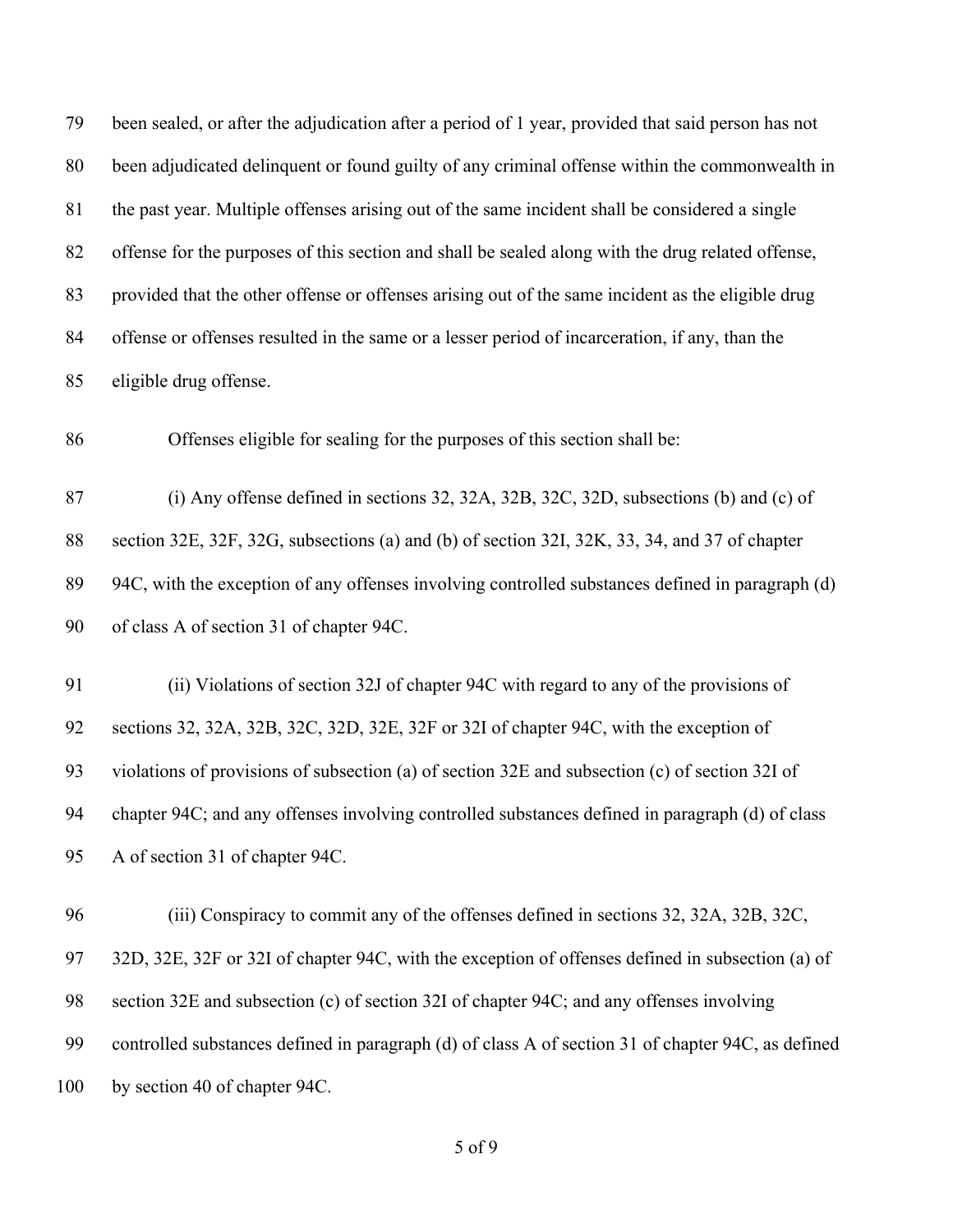101 SECTION 4. The first paragraph of section 100C of chapter 276 of the General Laws is hereby amended by inserting after the first sentence the following sentence:- The offense or offenses shall be sealed forthwith without the defendant having to file a petition or other request with the court.

 SECTION 5. Chapter 276 of the General Laws is hereby amended by striking out section 100O and inserting in place thereof the following section:-

 Section 100O. (a) A petition for an expungement, any records related to a petition for an expungement, records related to judicial proceedings required to hear the petition for an expungement or an order of expungement pursuant to section 100F, section 100G, section 100H, section 100K, or subsections (b) to (e), inclusive, of this section shall not be a public record. Any information obtained by a county, municipal or state employee acting in their official capacity and related to a petition for or order for an expungement shall not be a public record as defined by clause twenty-sixth of section 7 of chapter 4 and shall be confidential information. Within 60 days of ordering an expungement pursuant to section 100F, section 100G, section 100H, section 100K or subsections (b) to (e), inclusive, of this section the court and the commissioner shall expunge all records of the petition, the order and any related proceedings within their care, custody or control.

 (b) Notwithstanding the provisions in this chapter for filing a petition for expungement, or any other provision to the contrary, a person with a record of criminal court appearances, dispositions, or convictions on file with the commissioner of probation shall be eligible to expunge such record for certain offenses involving controlled substances, as defined in chapter 94C, with the court that handled the petitioner's original case related to certain offenses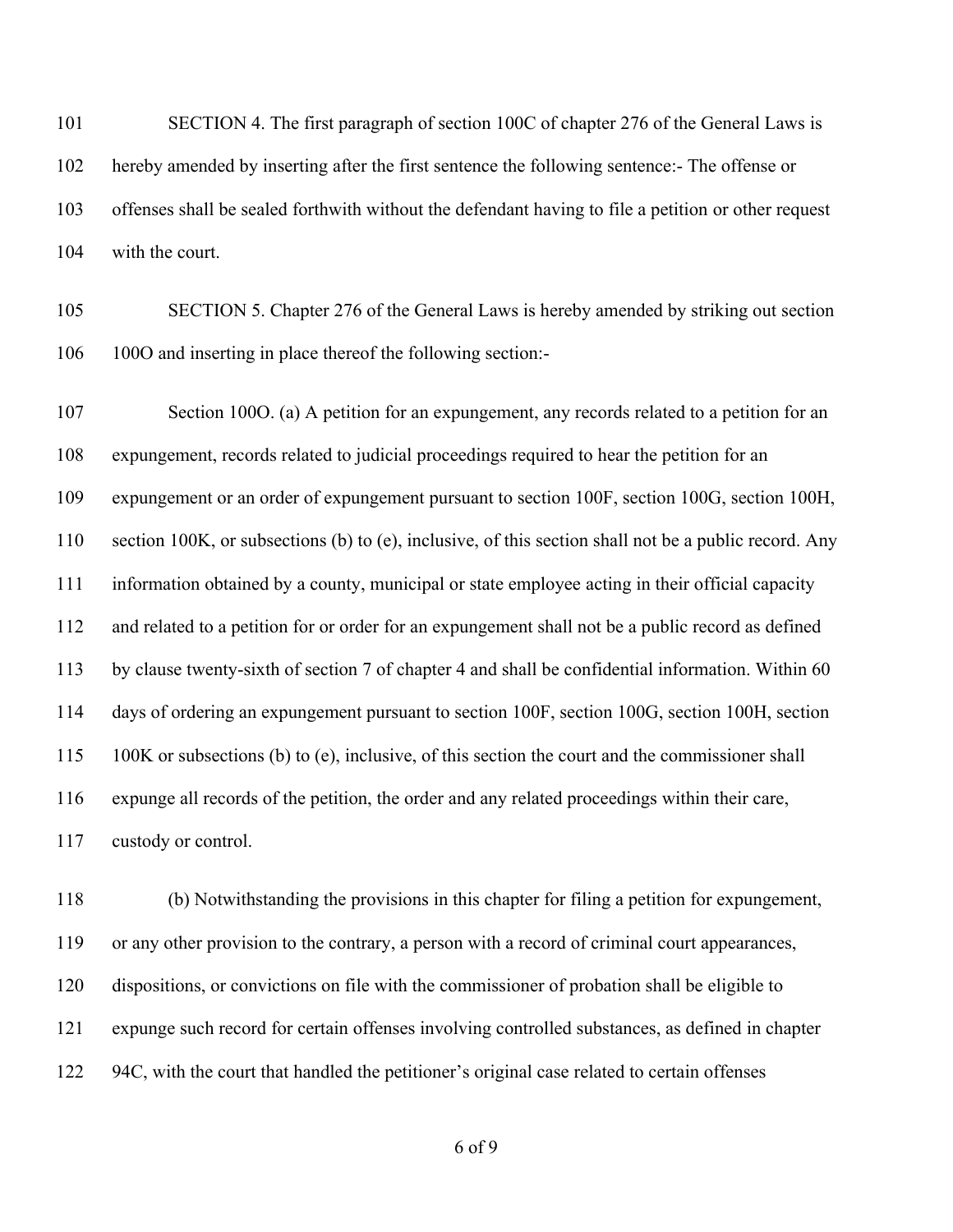involving controlled substances regardless of any fines or fees owed to the court or the commonwealth, provided that (1) 5 or more years has passed since the date of final disposition of criminal proceedings against such person, including the termination of any period of custody or incarceration, whichever is later; (2) the person has not been convicted of a crime arising out of a new incident since the original appearance, disposition, or conviction; and (3) the record is the result of any of the following offenses involving controlled substances:

 (i) Any offense defined in sections 32, 32A, 32B, 32C, 32D, subsections (b) and (c) of section 32E, 32F, 32G, subsections (a) and (b) of section 32I, 32K, 33, 34, and 37 of chapter 94C, with the exception of any offenses involving controlled substances defined in paragraph (d) of class A of section 31 of chapter 94C.

 (ii) Violations of section 32J of chapter 94C with regard to any of the provisions of sections 32, 32A, 32B, 32C, 32D, 32E, 32F or 32I of chapter 94C, with the exception of violations of provisions of subsection (a) of section 32E and subsection (c) of section 32I of chapter 94C; and any offenses involving controlled substances defined in paragraph (d) of class A of section 31 of chapter 94C.

 (iii) Conspiracy to commit any of the offenses defined in sections 32, 32A, 32B, 32C, 32D, 32E, 32F or 32I of chapter 94C, with the exception of offenses defined in subsection (a) of section 32E and subsection (c) of section 32I of chapter 94C; and any offenses involving controlled substances defined in paragraph (d) of class A of section 31 of chapter 94C, as defined by section 40 of chapter 94C.

 (c) Multiple offenses arising out of the same incident shall be considered a single offense for the purposes of this section and shall be eligible for expungement along with the drug related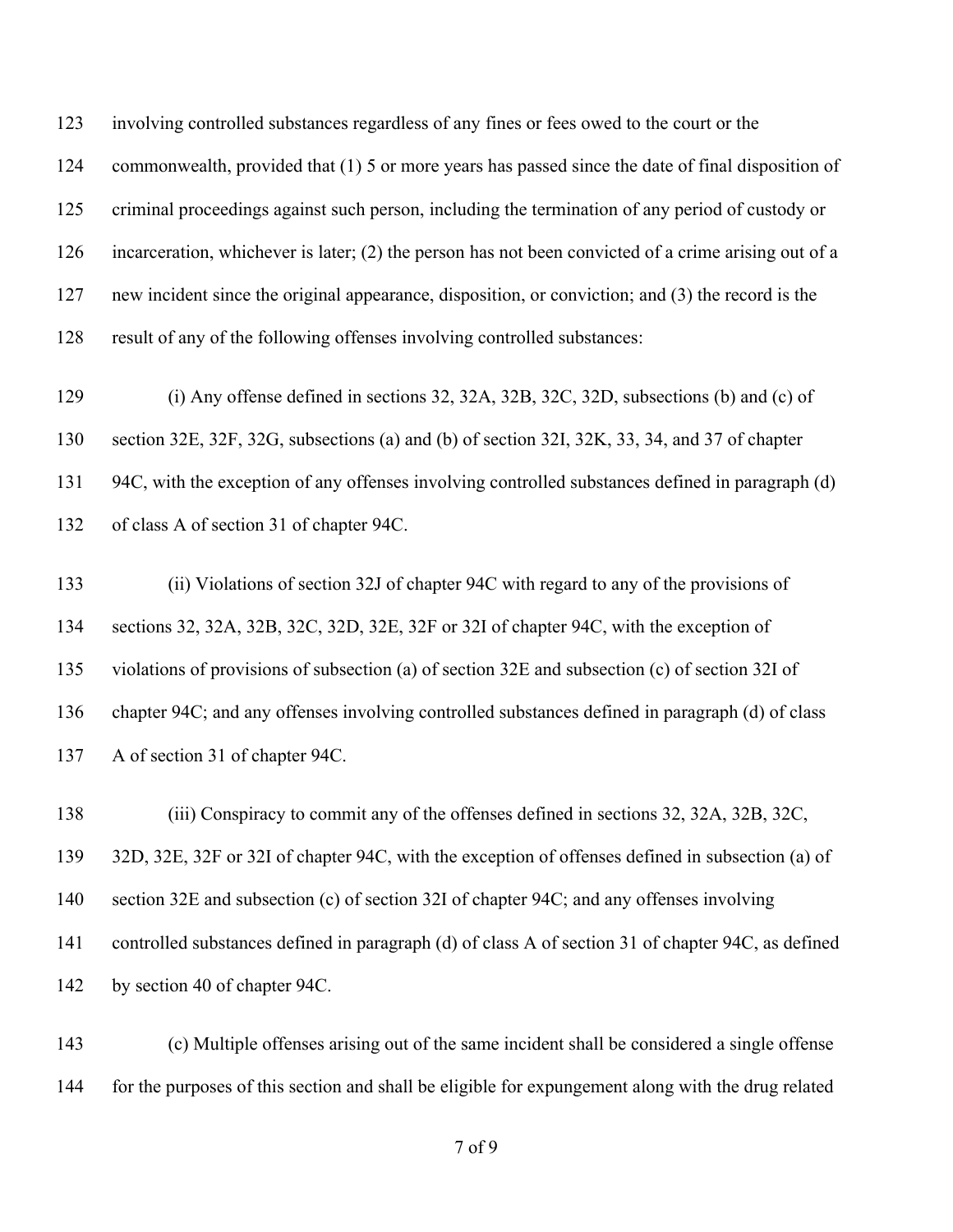offense, provided that the other offense or offenses arising out of the same incident as the eligible drug offense or offenses resulted in the same or a lesser period of incarceration, if any, 147 than the eligible drug offense.

 (d) In making a determination regarding a person's petition for expungement pursuant to this provision, a rebuttable presumption shall apply that expungement is in the interests of justice and that the record should be expunged if the person's petition meets the statutory criteria for expungement pursuant to this section. Prior to entering an order of expungement pursuant to this provision, the court shall hold a hearing if requested by the petitioner or the district attorney. Upon an order of expungement, the court shall enter written findings of fact.

 (e) The court shall immediately forward an order for expungement pursuant to this provision to the clerk of the court where the record was created, to the commissioner of probation and to the commissioner of criminal justice information services appointed pursuant to section 167A of chapter 6.

 (f) An expungement pursuant to this section will not preclude the court's jurisdiction over any subsequently filed motion to amend the record, post-conviction relief motion or petition, or any other future collateral attack on a sealed conviction.

 SECTION 6. Chapter 276 of the General Laws is hereby amended by striking out section 100Q and inserting in place thereof the following section:-

 Section 100Q. No person shall make records sealed pursuant to section 100A or section 100B or expunged pursuant to section 100C, 100F, section 100G, section 100H, section 100K or subsections (a) to (e), inclusive of section 100O available for inspection in any form by any person.